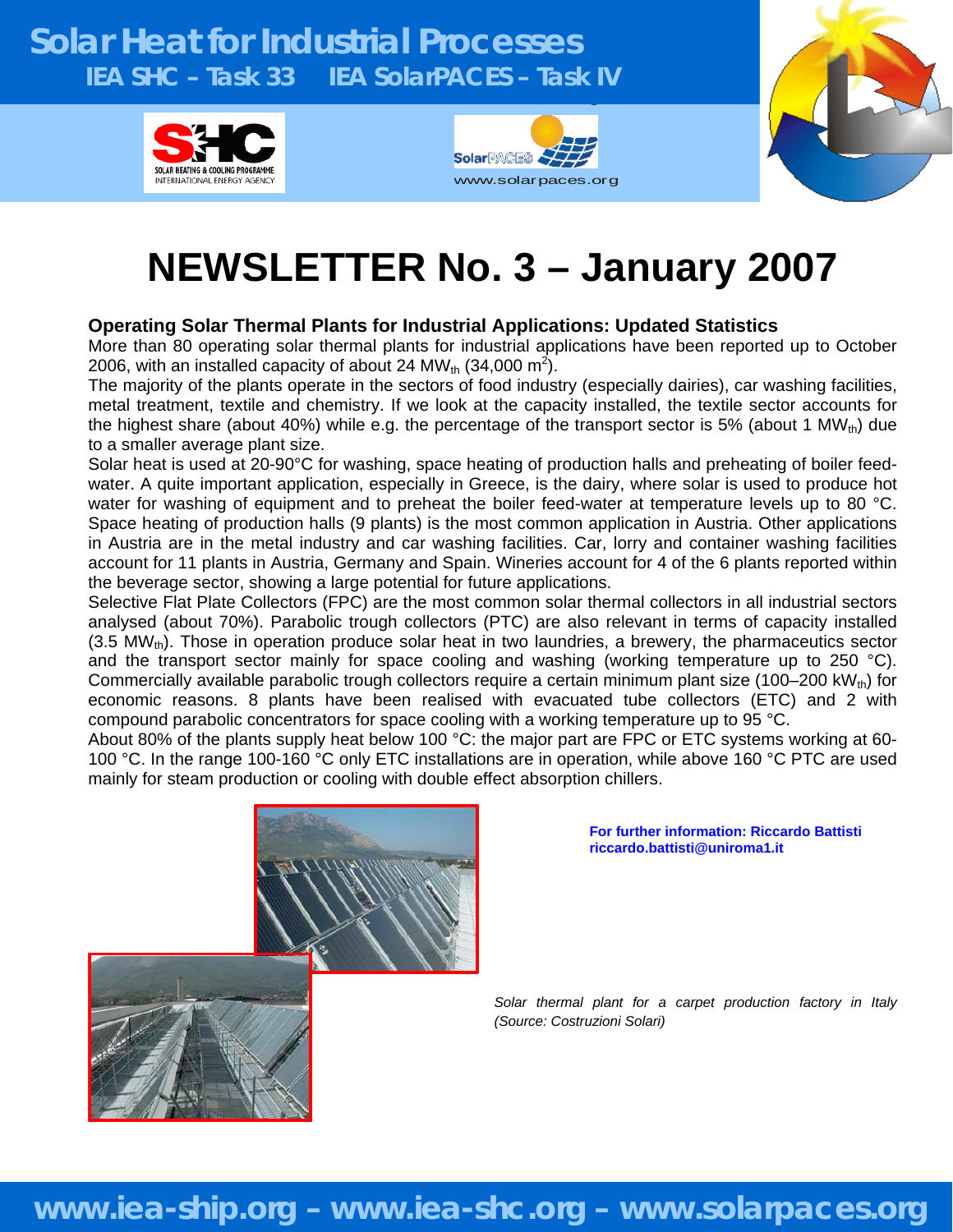### **Monitoring Results of the CONTANK Solar Plant for Container Washing**

In the 2005 issue of this newsletter, a 357 kW<sub>th</sub> solar thermal system for container washing close to Barcelona (Spain) was presented. The plant was equipped with a detailed monitoring system, fully operating since July 2006. The obtained data gives the opportunity of checking the real system operation, in order to validate the TRNSYS simulation model.

For instance, the real global incident radiation on the collector surface was 6.4% higher than the value used in the simulations.

The actual consumption (4,800 m<sup>3</sup> of hot water), evaluated from January to March and from July to September 2006, is 55.7% lower than the estimated consumption.

The two main reasons for this mismatch between the real and the estimated consumption are that the nominal working conditions (80 - 100 m<sup>3</sup>/day; 5.5 days/week) have never been achieved and the percentage of cold water in the cleaning process is higher than expected.

Despite these aspects, the plant has been working according to the performance that can be expected under these conditions, as new simulations have shown. The solar plant has supplied almost 1/3 of the overall energy demand.

> **For further information: Dani Gonzalez – AIGUASOL Enginyeria dani.gonzalez@aiguasol.com**

### **Design Guidelines for Space Heating of Factory Buildings**

Heat consumption for space heating of factory buildings is a non-negligible part of the global industrial heat demand. Factory buildings differ from residential buildings since the ceiling heights are higher and the required air temperatures range between 15 and 18 °C. Low temperatures and simplified system concepts offer ideal conditions for the application of solar thermal (ST) systems.

The concrete floor (thickness of 20-50 cm) can be used as a storage medium in conjunction with an underfloor heating system and replaces a traditional water storage tank. A built example in Austria shows that 100% solar fraction can be reached.

A good solution is to install the ST collectors into the walls of the factory building, thus obtaining remarkable solar yields in winter when space heating is needed and preventing overheating in summer. In addition, the collectors provide a prestigious looking façade that exhibits the high-tech image and the environmental consciousness of a company.

In central European weather condition, solar fractions of 20-45% can be reached. Design guidelines for typical factory buildings are currently being developed within Task 33/IV.



**For further information: Dagmar Jaehnig – AEE Intec d.jaehnig@aee.at** 

*Solar-heated factory building of the collector manufacturer SIKO in Austria*

## **www.iea-ship.org – www.iea-shc.org – www.solarpaces.org**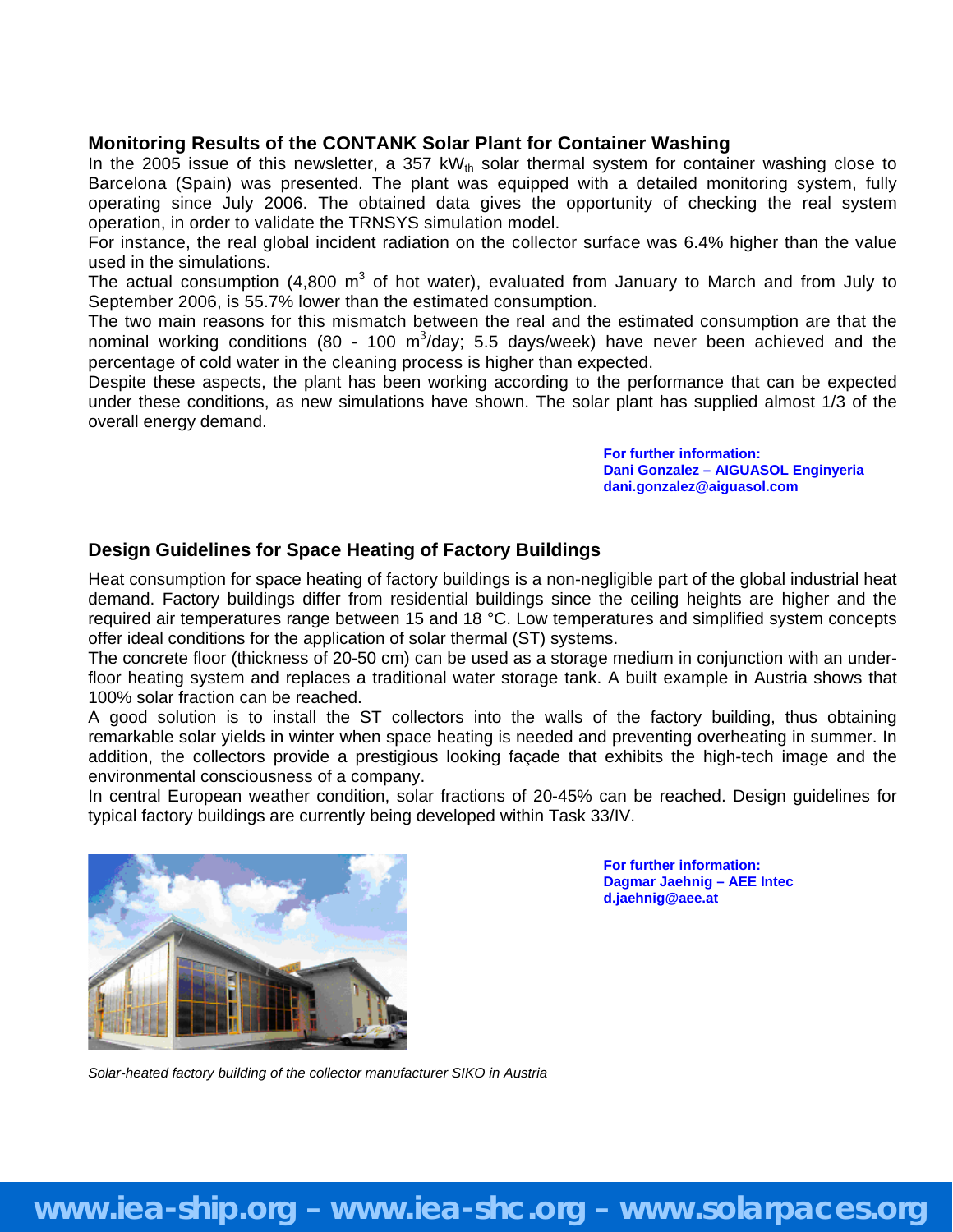### **The Energy of the Sun for Brewing Beer**

Two Austrian breweries were scanned for energy efficiency potentials and possibilities to integrate solar energy. The two companies showed two completely different production schemes, as one brewery is of industrial scale whereas the other one is a small home brewery.

For the industrial scale, the heat recovery can be implemented for heating water at lower temperature levels (up to 60-70 °C). The heating demand also shows that there is a large quantity of energy needed for the short-time preheater between 70 and 73 °C and for heating the water for the bottle cleaning system up to 90 °C.

For this demand, no energy supply by other process streams is available. Therefore, these processes are very suitable for introducing solar energy.

However, it has to be kept in mind that a lot of energy can also be generated from the draff, which is separated from the wort in the 'Lauter Tun' process. It is already state of the art to recover process energy by using this biomass as energy source.

Although the mass and energy flows look quite similar, heat recovery for the small brewery similar to the industrial process does not achieve high recovery yields, as warm process water is usually only needed every other day. Therefore, a promising method for the implementation of solar heat into the process has been identified. In co-operation with the brew master, a concept for the constructions and the brew boiler has been developed. The resulting pilot plant (SUNBREW) brews about 40,000 litres annually.

The demonstration solar thermal plant has a capacity of 14 kW<sub>th</sub> (20 m<sup>2</sup>), a 1 m<sup>3</sup> storage tank and a brew boiler of 400 litres. Since the temperature needed is up to 95 °C, special double-glazed anti-reflective solar thermal collectors have been used.



**For further information: Werner Weiss – AEE Intec w.weiss@aee.at** 

*The SUNBREW solar thermal plant*